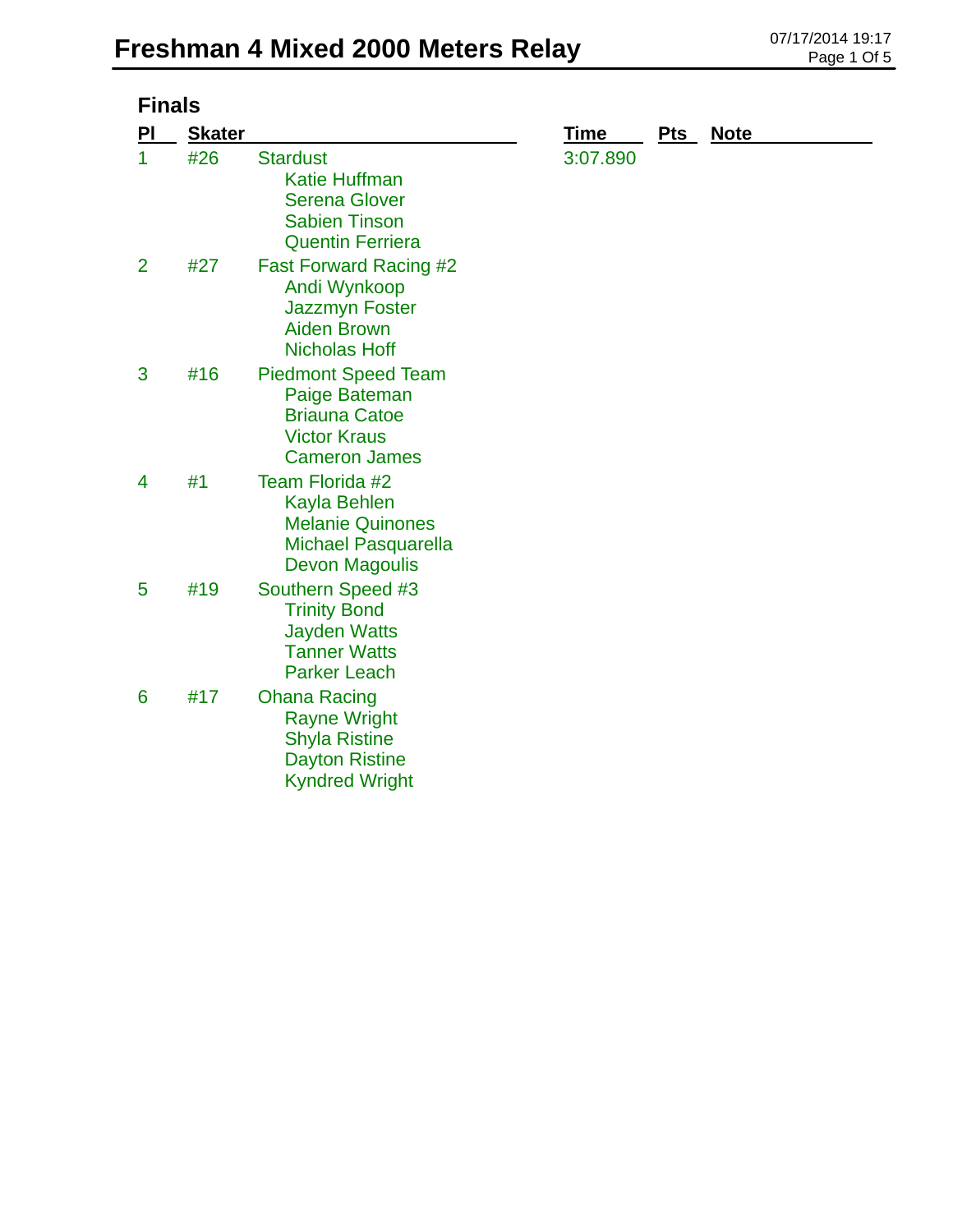## **Freshman 4 Mixed 2000 Meters Relay** 07/17/2014 19:17

| Heat #1        |               |                                                                                                                        |             |       |                  |  |  |
|----------------|---------------|------------------------------------------------------------------------------------------------------------------------|-------------|-------|------------------|--|--|
| <b>PI</b>      | <b>Skater</b> |                                                                                                                        | <b>Time</b> | $Pts$ | <b>Note</b>      |  |  |
| $\mathbf{1}$   | #26           | <b>Stardust</b><br><b>Katie Huffman</b><br><b>Serena Glover</b><br><b>Sabien Tinson</b><br><b>Quentin Ferriera</b>     | 3:15.459    |       | C <sub>1</sub>   |  |  |
| $\overline{2}$ | #19           | Southern Speed #3<br><b>Trinity Bond</b><br><b>Jayden Watts</b><br><b>Tanner Watts</b><br><b>Parker Leach</b>          |             |       | C <sub>3</sub>   |  |  |
| 3              | #27           | <b>Fast Forward Racing #2</b><br>Andi Wynkoop<br><b>Jazzmyn Foster</b><br><b>Aiden Brown</b><br><b>Nicholas Hoff</b>   |             |       | <b>B2</b>        |  |  |
| 4              | #4            | Team Wisconsin #2<br><b>Julia Hirt</b><br><b>Kaylinn Meyer</b><br><b>Andrew Lemberger</b><br><b>Grant Laufer</b>       |             |       | F <sub>2</sub>   |  |  |
| 5              | #18           | Piedmont Speed Team #4<br><b>Heather Jimenez</b><br><b>Ashlyn Trim</b><br><b>Pearson Pickler</b><br><b>Gabe Hupp</b>   |             |       | H <sub>4</sub>   |  |  |
| DQ             | #20           | <b>Team United</b><br><b>Alexa Fogle</b><br><b>Navah Saiz</b><br><b>Nate Cassube</b><br>Nicco Romeo                    |             |       | <b>Distanced</b> |  |  |
| DQ             | #15           | <b>Texas Speed Club #2</b><br>Diangelo Dodson<br><b>Trey Tinsley</b><br><b>Carlee Abney</b><br><b>Angelina Sanchez</b> |             |       | <b>Distanced</b> |  |  |
|                |               | Auburn Speed Team<br><b>Mallory Sweers</b><br><b>Kendall Thomas</b><br><b>Patrick Konecny</b><br><b>Alex Pak</b>       |             |       | Δ.1              |  |  |
|                |               | <b>Fast Forward Racing #4</b><br><b>Payten Kendall</b><br>Sarah Hull<br>Davin Baker<br><b>Nicholas Ballesteros</b>     |             |       | ₽∠               |  |  |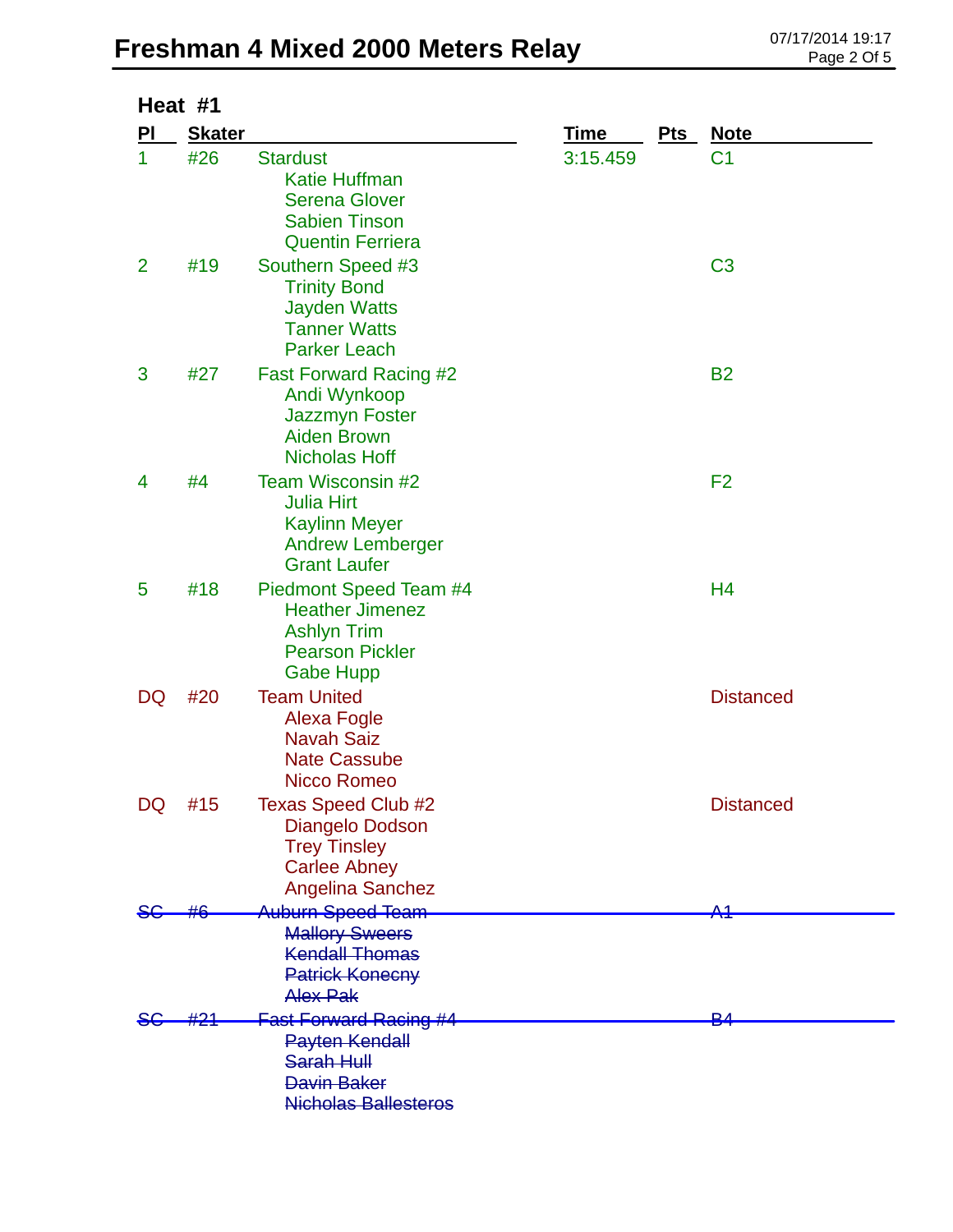| Heat #1       |                 |                                                                                     |             |            |             |  |
|---------------|-----------------|-------------------------------------------------------------------------------------|-------------|------------|-------------|--|
| PI            | <b>Skater</b>   |                                                                                     | <b>Time</b> | <b>Pts</b> | <b>Note</b> |  |
| <del>SG</del> | #21<br>$\pi$ of | Omni Speed Team #2                                                                  |             |            | பറ<br>ПС    |  |
|               |                 | Charlotte Rose<br><b>Sarah Carista</b><br><b>Luke Sutton</b><br><b>Tyler Martin</b> |             |            |             |  |
| <del>SC</del> | H20<br>$\pi$ vv | <b>Pattison's Inline Racing #3</b>                                                  |             |            | ΛQ<br>TU    |  |
|               |                 | <b>Jadyn Roberts</b>                                                                |             |            |             |  |
|               |                 | <b>Alyssa Minden</b>                                                                |             |            |             |  |
|               |                 | Nicholas Muxlow                                                                     |             |            |             |  |
|               |                 | <b>Trevor Dorman</b>                                                                |             |            |             |  |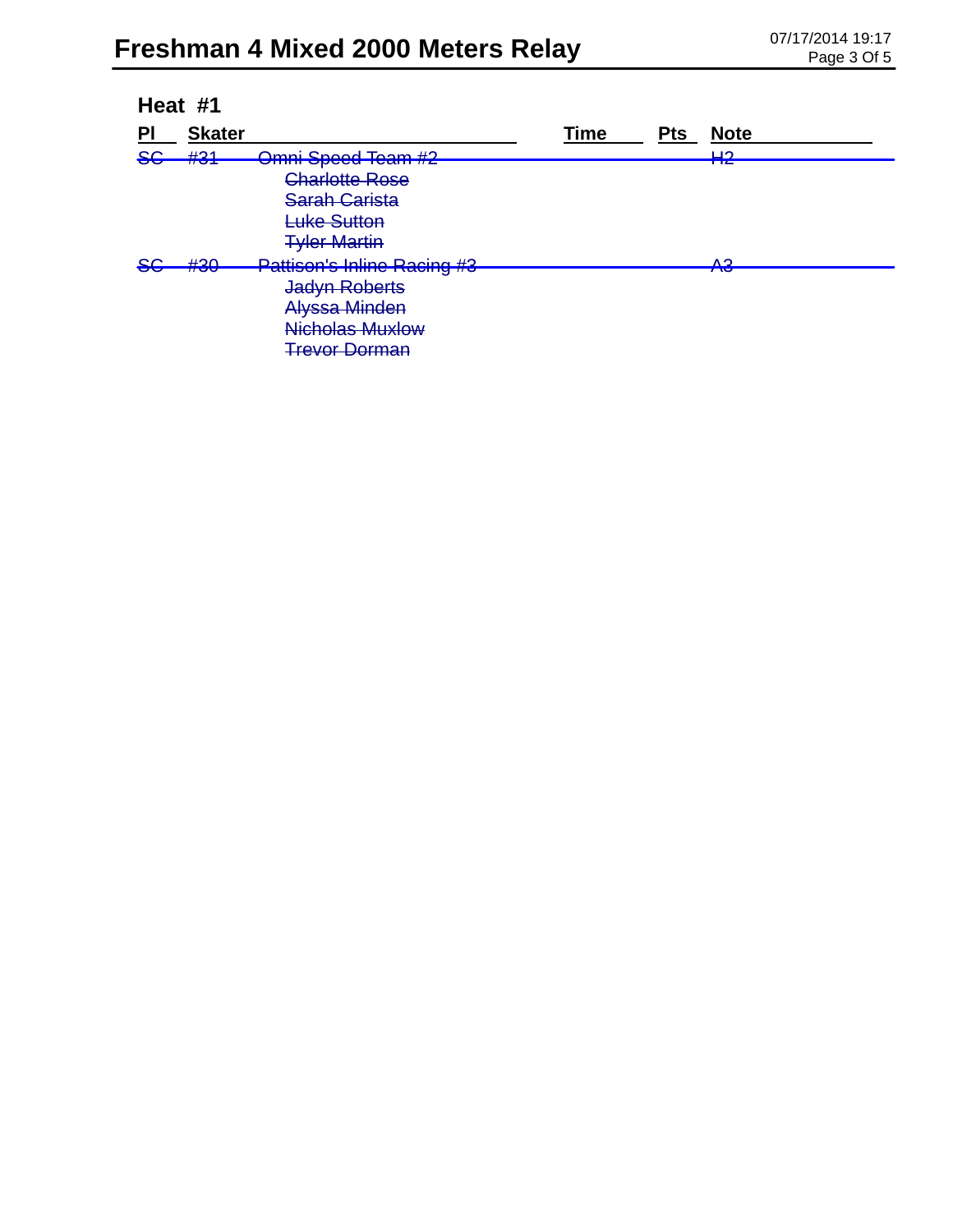## **Freshman 4 Mixed 2000 Meters Relay** 07/17/2014 19:17

| Heat #2        |               |                                                                                                                                 |             |     |                  |  |  |
|----------------|---------------|---------------------------------------------------------------------------------------------------------------------------------|-------------|-----|------------------|--|--|
| PI             | <b>Skater</b> |                                                                                                                                 | <u>Time</u> | Pts | <b>Note</b>      |  |  |
| 1              | #1            | Team Florida #2<br>Kayla Behlen<br><b>Melanie Quinones</b><br>Michael Pasquarella<br>Devon Magoulis                             | 3:17.579    |     | C <sub>2</sub>   |  |  |
| $\overline{2}$ | #17           | <b>Ohana Racing</b><br><b>Rayne Wright</b><br><b>Shyla Ristine</b><br><b>Dayton Ristine</b><br><b>Kyndred Wright</b>            |             |     | <b>B1</b>        |  |  |
| 3              | #16           | <b>Piedmont Speed Team</b><br>Paige Bateman<br><b>Briauna Catoe</b><br><b>Victor Kraus</b><br><b>Cameron James</b>              |             |     | H1               |  |  |
| 4              | #29           | <b>Great Skate Wolverines</b><br>Arizona Desappio<br><b>Kara Brown</b><br><b>Alexander Carrothers</b><br><b>Emmanuel Hazard</b> |             |     | F <sub>1</sub>   |  |  |
| 5              | #5            | <b>Fast Forward Racing #3</b><br><b>Erica Orndorff</b><br><b>Topangia Coffey</b><br><b>Davin Baker</b><br><b>Noah Whitney</b>   |             |     | <b>B3</b>        |  |  |
| DQ             | #25           | Peak Racing #2<br><b>Shawnee Phillips</b><br><b>Sile Thurlby</b><br>Nathan Rodaway<br><b>Seth Cathey</b>                        |             |     | <b>Distanced</b> |  |  |
| DQ             | #28           | <b>Texas Speed Club #3</b><br><b>Justin Byrd</b><br><b>Jordan Felter</b><br><b>Macy Wulffen</b><br><b>Emie Salome</b>           |             |     | <b>Distanced</b> |  |  |
|                |               | Auburn Speed Team #2<br><b>Alicia Pluff</b><br><b>Shya Saylor</b><br>Fernando Ulloa Jr<br><b>Noah Willhite</b>                  |             |     | جم               |  |  |
|                |               | <del>Team FAST #4</del><br><b>Bailey Huttel</b><br>Sonja Perez<br><b>Craig Walker</b><br><b>Ruchit Patel</b>                    |             |     |                  |  |  |